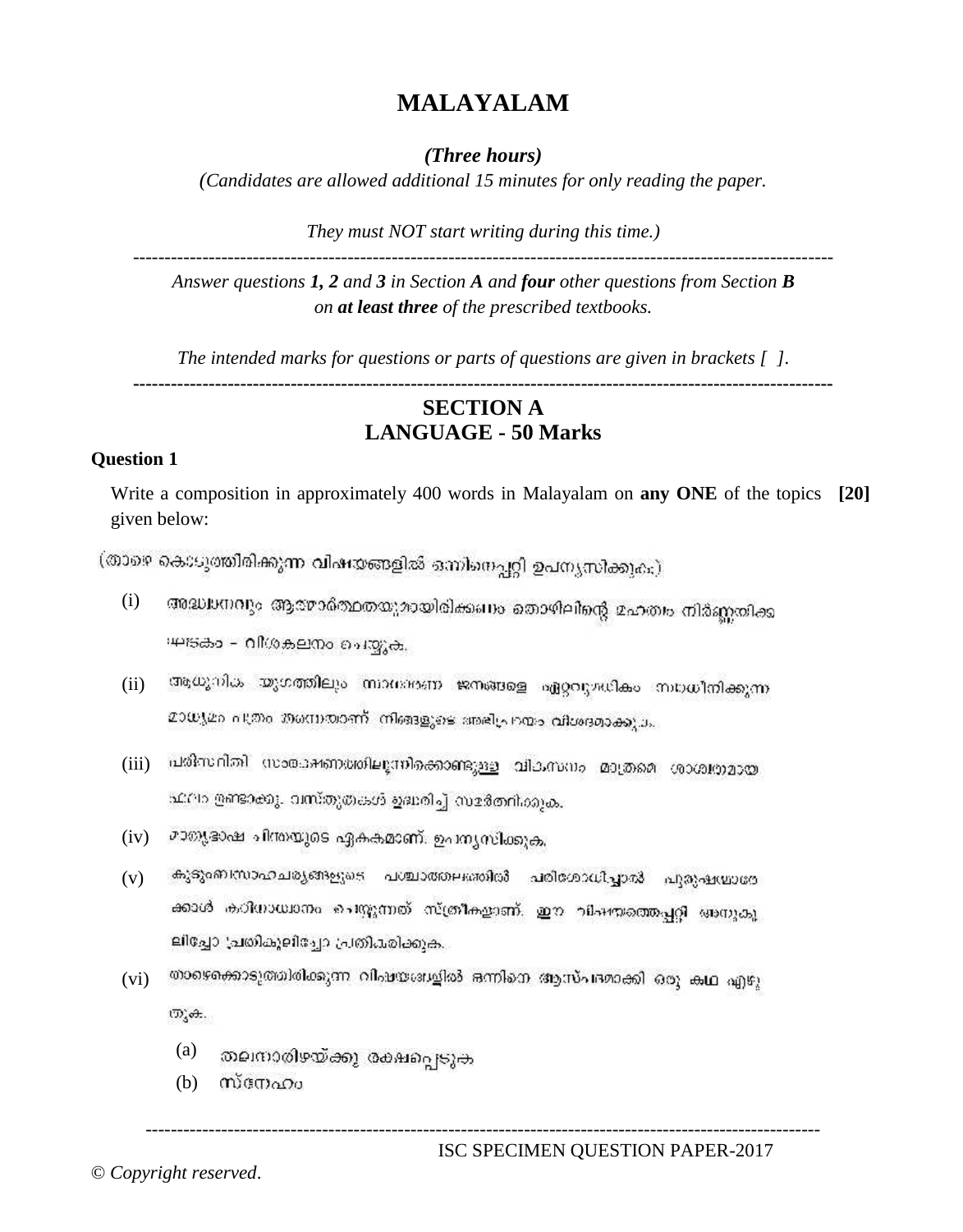### **Question 2**

Read the passage given below carefully and answer in Malayalam the questions that follow, using your own words:

(താഴെക്കൊടുത്തിരിക്കുന്ന ഗദൃഭാഗം ശ്രദ്ധാപൂര്വം വായിച്ച്, ചുവടെ ചേർത്തിരി ക്കുന്ന ചോദ്യങ്ങൾക്കു സ്ഥതം വാകൃത്തിൽ ഉത്തരം എഴുതുക)

ഇന്നു പല വീടുകളിലും പ്രകൃതിയുടെ അതിമനോഹരമായ ചിത്രങ്ങൾ ചുമരുക ളിൽ പതിപ്പിച്ചിരിക്കുന്നതു കാണാം. ഇതിനർത്ഥം അവർ പ്രകൃതി സൗന്ദര്യം ഇഷ്ടപ്പെ ടുന്നു എന്നുള്ളതാണല്ലോ. പക്ഷേ അവർ സ്ഥതം തൊടിയിലെ വ്യക്ഷങ്ങൾ വെടിമാറു ന്നു. കുളങ്ങൾ മൂടുന്നു. പണ്ട് ഗ്രാമങ്ങളിൽ മിക്ക വീടുകളിലും കുളങ്ങളും കാവുകളും ഉണ്ടായിരുന്നു. ഇന്ന് അവ മിക്കവാറും അപ്രത്യക്ഷമായിരിക്കുന്നു. ജനപെരുപ്പം ഇതി നൊരു കാരണമായിരിക്കാം.

മനുഷ്യൻ പ്രകൃതിയുടെ ഭാഗമാണ്. പ്രകൃതിയെ ആശ്രയിച്ചുവേണം അവനു ജീവിക്കാൻ. അതിനാൽ നമ്മുടെ നിലനിൽപ്പിനു ആവശ്യമായതു പ്രകൃതിയിൽ നിന്നെ ടുക്കാം. എന്നാൽ അതു പ്രകൃതിയുടെ താളലയം തകർക്കാനിടയാക്കാതെ നോക്കേണ്ട ഉത്തരവാദിത്വം നമുക്കുണ്ട്.

കടൽത്തീരത്ത് ആമ മുട്ടയിട്ടിരിക്കുന്നതു കണ്ടാൽ പണ്ടുള്ളവർ കുറച്ചു മുട്ട അവിടെ വെച്ചിട്ട് ബാക്കി മാത്രമേ എടുക്കുകയുള്ളു. ഒരു കഥ ഓർമ്മവരുന്നു. അടുത്ത വീട്ടിലെ ചെറുപ്പക്കാരനായ മകൻ കടപ്പുറത്തുകണ്ട മുട്ടകൾ മുഴുവൻ എടുത്തു വീട്ടി ലെത്തി. ഇതു കണ്ട അച്ഛൻ അവനെ കർശനമായി ശാസിച്ചുകൊണ്ടു പറഞ്ഞു ''നിന്റെ മക്കളെയെല്ലാം ആരെങ്കിലും എടുത്തുകൊണ്ടു പോയാൽ നീ എത്രമാത്രം ദു:ഖിക്കും. അതുപോലെ തന്നെയാണ് ആ ജീവികളുടെ ദു:ഖവും. ഒരു കുഞ്ഞിനെപ്പോലും കിട്ടിയി ല്ലെങ്കിൽ ആ തള്ള ആമ എത്രമാത്രം വേദനിക്കും. അതിന്റെ തലമുറ നിലനിൽക്കേണ്ട താവശ്യമാണ്. അതുകൊണ്ട് കുറച്ചു മുട്ട അവിടെ കൊണ്ടു വച്ചിട്ട് വീട്ടിൽ കയറിയാൽ മതി. മകൻ അതനുസരിച്ചു. സ്ഥാതം ആവശ്യങ്ങൾ നേടുമേഖഴും മറ്റുള്ളവരെ വേദനിപ്പി<br>ക്ലാത്ത ഗവം ചെച്ചം ക്കാത്ത ഒരു കാഴ്ചപ്പാട് അനുണ്ടായിരുന്നു.

വലിയ ജീവികൾ ചെറിയ ജീവികളെ ആഹാരമാക്കും. അതിനാൽ തന്റെ നൃശേശായ ആവശ്യങ്ങൾ നിറവേറ്റാൻ മാത്രം മനുഷ്യൻ പ്രകൃതിയിൽ നിന്ന് എടുക്കുന്നതിൽ<br>സ്ഥാപി സ്ഥാപ്പ് തെറ്റില്ല. എന്നാൽ ഇന്നു മനുഷ്യന്റെ അത്യാഗ്രഹം കാരണം ജീവികളും വ്യക്ഷങ്ങളു മെല്ലാം വംശനാശഭീക്ഷനി നേരിടുന്നു. അമിത പൂഷണംമൂലം പ്രകൃതിയുടെ താളലതം തെറ്റുന്നു. പ്രകൃതിയാകുന്ന കാമനേനു ഇന്നു കറവ വറ്റിയ ഒരു ചാവാലിപ്പശുവിനെ പ്പോലെയാകുന്നു.

ISC SPECIMEN QUESTION PAPER-2017

2

------------------------------------------------------------------------------------------------------------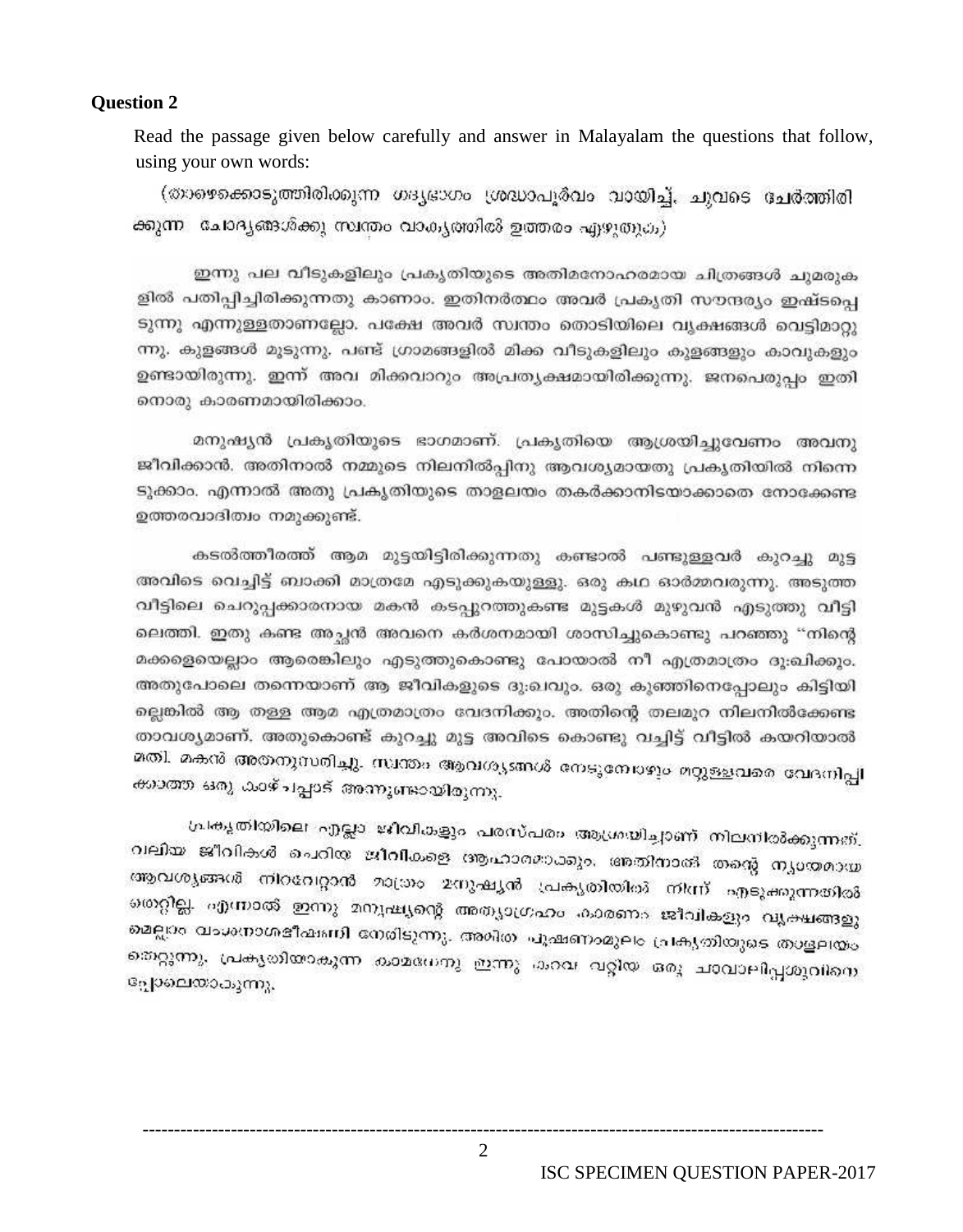ജീവിതത്തിൽ നിരവധി തെറ്റുകൾ ചെയ്തിട്ടുള്ള ഒരാൾ മന:ശാസ്ത്രജ്ഞനെ സമീപിച്ചു പറഞ്ഞു. ഡോക്ടറെ എന്റെ പൂർവകാലം വളരെ ഇരുണ്ടതാണ്. ഞാൻ നിര വധി ക്രൂരകൃത്യങ്ങൾ ചെയ്തിട്ടുണ്ട് അതിനാൽ എന്റെ മന:സാക്ഷി എന്നെ കുത്തി നോവിക്കുന്നു.

ഡോക്ടർ ചോദിച്ചു– അപ്പോൾ നിങ്ങൾ മോഷണവും കൊള്ളയുമെല്ലാം നിർത്താൻ തീരുമാനിച്ചുവോ?

ഹേയ്, ഒരിക്കലൂമില്ല, എനിക്കെന്റെ മനസാക്ഷിയെ നിസബ്ദമാക്കാൻ ഒരു വഴി പറഞ്ഞു തന്നാൽ മതി. ഇതുപോലെ നമ്മൾ തെറ്റുതിരുത്താനല്ല, മനസാക്ഷിയെ നിശ്ബ്ദമാക്കാനാണ് ശ്രമിക്കുന്നത്.

അമേരിക്കയിലെ ആദിവാസികളുടെയിടതിൽ ഒരു ചൊല്ലുണ്ട്. ഈ ഭൂമി നമുക്കു പൂർവികരിൽ നിന്നു പൈതൃക സ്ഥത്തായി കിട്ടിയതല്ല. ഭാവിതലമുറയിൽ നിന്നു നാം കടമെടുത്തതാണ്. അതിനാൽ ഒരു പോറലുമേൽപ്പിക്കാതെ അതു തിരിച്ചു നൽകേണ്ട പണ്ടുള്ളവർ പ്രകൃതിയുമായി ഇണങ്ങി ജീവിച്ചുകൊണ്ടാണ് കടമ നമുക്കുണ്ട്. അവർക്കു അഭിവ്യദ്ധിയുണ്ടായത്. ഭൂമിയെ പശുവായി സക്രൽപിച്ച് അതിനെ കറന്നു വിങവങ്ങൾ എടുക്കുന്നതായി പൂരാണങ്ങളിൽ പറയുന്നുഖട്. പശുക്കിടാവിന് ആവശ്യ മുള്ളതു നിർത്തിയിട്ടു മാത്രമേ കറന്നെടുക്കുകയുളളു. മാത്രമല്ല പശുവിനെ പെറ്റമ്മയെ പ്പോലെ സ്നേഹിച്ച് സംരക്ഷിക്കുകയും ചെയ്തിരുന്നു. ഇതുപോലെ പ്രകൃതിദരവിയെ പെറ്റമായായിക്കരുതി സേവിക്കണം. മനഃസ്ഥിതി നന്നായാൽ പരിസ്ഥിതിയും നന്നാകും. മനുഷ്യന്റെ സ്ഥർത്ഥത നിറഞ്ഞ മനഃസ്ഥിതി മാറാതെ പരിസ്ഥിതി പ്രശ്നങ്ങൾ തീരി E.

ഇന്നത്തെ മനുഷ്യനു ആവശ്യം വേണ്ട ഉത്തരവാദിത്വം എന്താണ്? വിശക  $(i)$ ലനം ചെയ്യുക.

- പണ്ടത്തെ ആളുകൾക്കു 'പകൃതിയോടുളള കാഴ്ചപ്പാട് ഉദാഹരണസ  $(ii)$ ഹിതം വിശദമാക്കുക. പിൽക്കാലത്ത് വന്ന മാറ്റം എന്താണ്?
- മനഃസാക്ഷിയുടെ നിശബ്ദതയെപ്പറ്റി ലേഖിക പറയുന്നതെന്താണ്?  $(iii)$  $[4]$
- മനഃസ്ഥിതിയും പരിസ്ഥിതിയും തമ്മിലുള്ള ബന്ധതൊപ്പറ്റി വിശകലനം  $(iv)$ ചെയ്യുക  $[4]$
- ഈ ഗദ്യഭാഗത്തിനു ഉചിതമായി ഒരു ശിർഷകം (Title) നൽകി വിശദീക  $(v)$ രിക്കുക

 $[4]$ 

 $[4]$ 

 $[4]$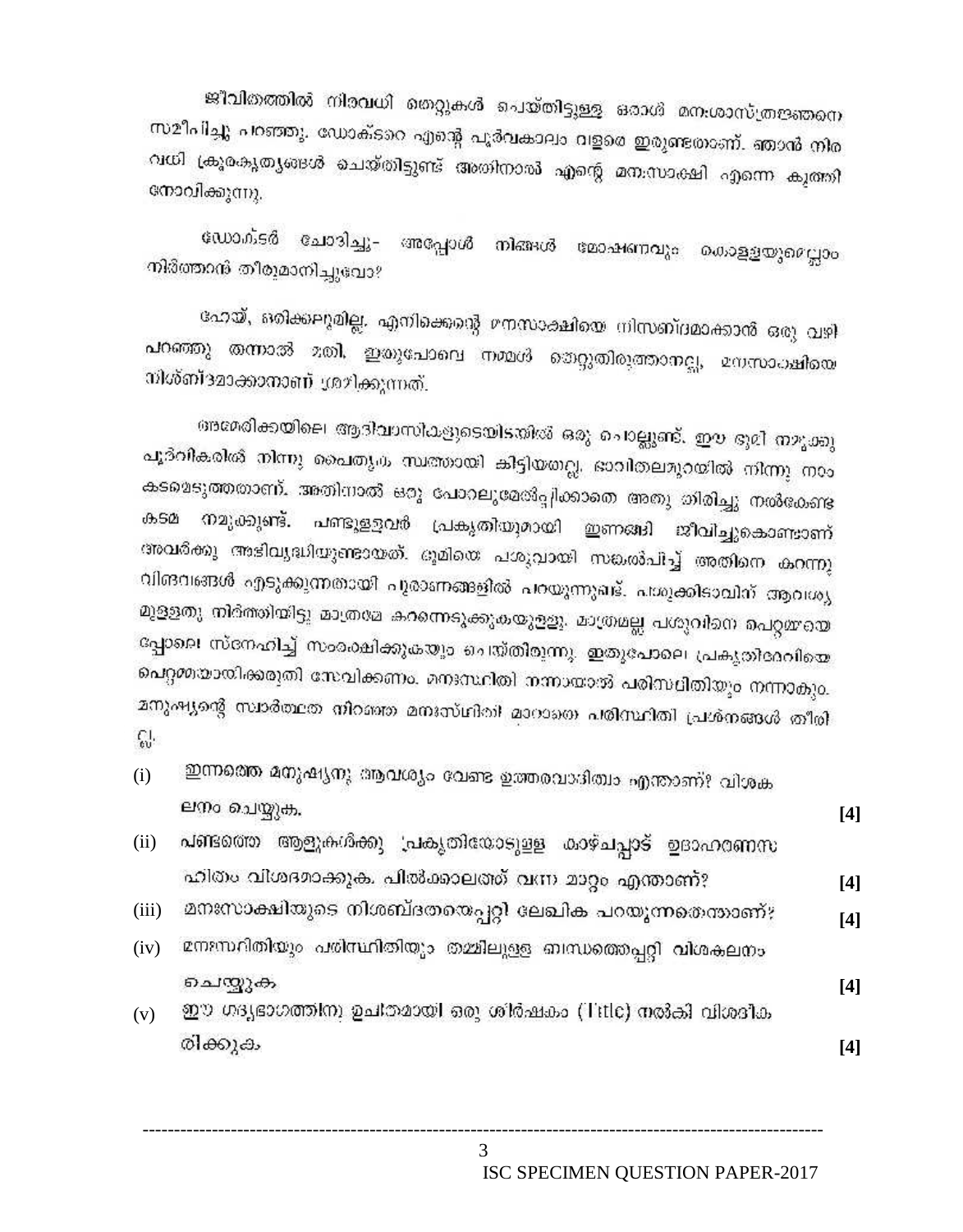## **Question 3**

(a) Correct the following sentences: **[4]**

(തിരുത്തി എഴുതുക)

- $\mathbf{u}$ ) മഴ പെയ്തപ്പോൾ കരിഞ്ഞ വൃക്ഷങ്ങൾ തളിരിട്ടു
- $\sin$  അയാൾ ആഹാരമൊന്നും കഴിക്കാതെ ഒരു ദിവസം മുഴുവൻ പട്ടിണികിടന്നു. മനോഹരമായ കുമാരനാശാന്റെ കവിതകൾ 'വായനംശാർക്കു പൂതിയ അനു'
- (iii) ഭവങ്ങൾ നൽകുന്നു. രാമനും രവിയും സഹോദരനാരാണെങ്കിലും സ്വഭാവത്തിൽ അജഗജാന്തര
- (iv) **orgonomic**.
- (b) Use any three of the following in sentences of your own: **[6]** (താഴെക്കൊടുത്തിരിക്കുന്നവയിൽ ഏതെങ്കിലും മുന്നെണ്ണം വാക്യത്തിൽ പ്രദ്ധോ
	- (i)
	- (ii) അഭുതപൂർവ്വം
	- (iii) ആണും തുണുമില്ലാതെ
	- $(iv)$  an  $\theta$   $\theta$   $\theta$   $\theta$

# **SECTION B PRESCRIBED TEXTBOOKS - 50 Marks**

*Answer four questions from this Section on at least three of the prescribed textbooks.*

# ഗദ്യകൈരളി

# **(Gadya Kairali)**

# **Question 4**

"മുതിർന്നവരെക്കണ്ടാണു കുട്ടികൾ പഠിക്കുന്നതെന്നും ഓർക്കുന്നതു നന്ന്"

- (i) <sup>മകളെപ്പറ്റി എന്തെല്ലാം കാര്യങ്ങളാണ് ടീച്ചർ പറഞ്ഞത്?<br>[1½]</sup>
	- മകൾ ഗൃഹപാഠം ചെയ്യുന്ന രീതി അമ്മയുടെ ശ്രദ്ധയിൽ പതിയുന്നു
- (ii) **[3]** അമ്മ മകളോടു ചോദിച്ച ചോദ്യങ്ങളും അവൾ നൽകുന്ന ഉത്തരങ്ങളും വി (iii) **[3]**
- (iv) **[5]**

------------------------------------------------------------------------------------------------------------ 4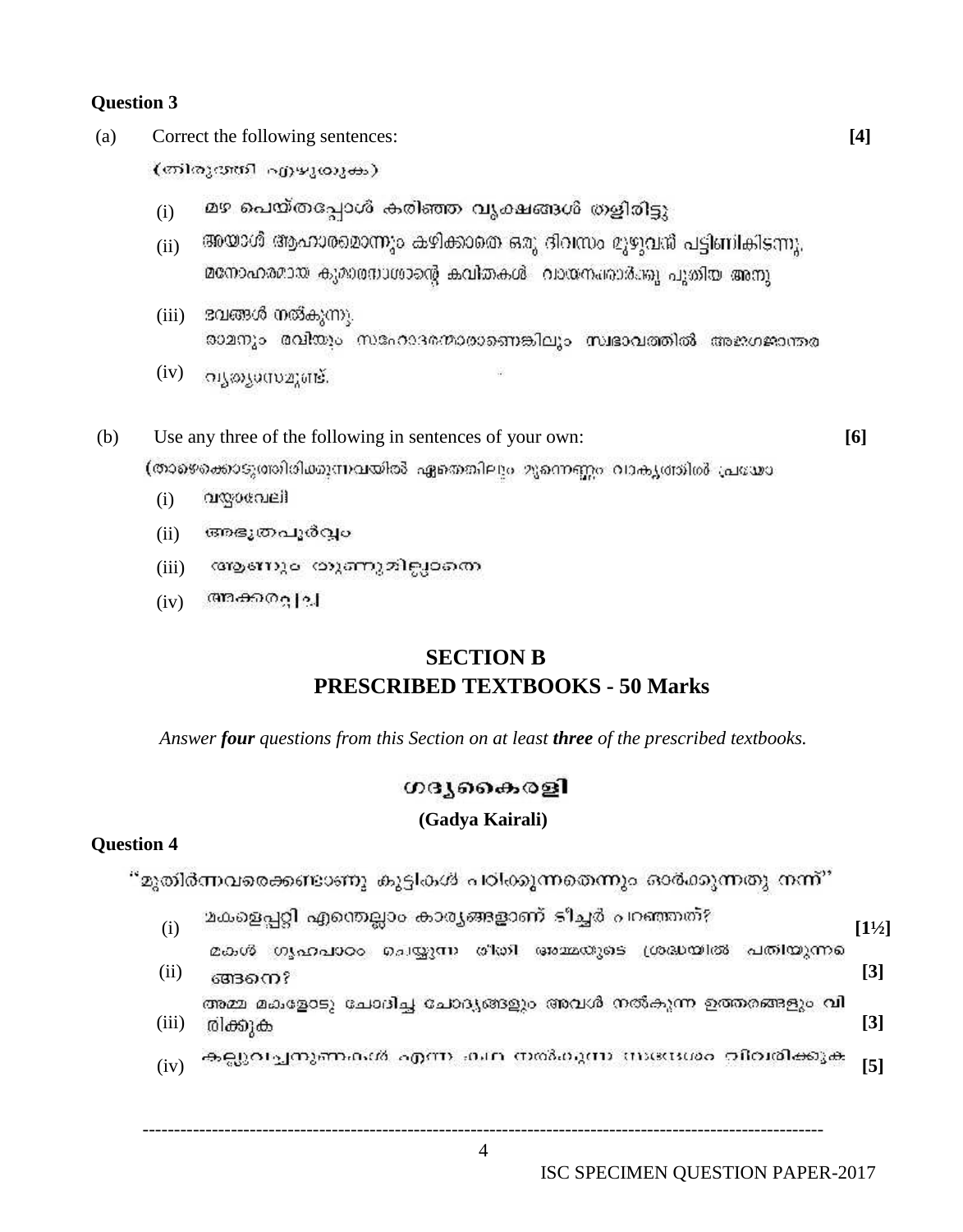## **Question 5**

ദൃശൃഭാഷയുടെ സാദ്ധൃതകൾ കൊമാല എന്ന കഥയിൽ എങ്ങനെ പ്രകടമാ [12½] കുന്നു എന്നു വിവരിക്കുക

### **Question 6**

**[12½]** ഹിഗിറ്റ എന്ന കഥയുടെ ധസ്യാത്മകത വിലയിരുത്തുക

# കാവൃാഞ്ജലി **(Kavyanjali)**

#### **Question 7**

.ഒന്നുമുത്തരം യോദനീ

വെങ്ങനെ തോന്നും? സർവ -

സന്നുതൻ സവിതാവെ–

ഞ്ഞെങ്ങു തിർഗ്ഗന്ധം പുക്പം!

| (i)   | ഉത്തരം തോന്നാത്തതിനു കാരണമെന്ത്?                                                      | $[1\frac{1}{2}]$  |
|-------|---------------------------------------------------------------------------------------|-------------------|
| (ii)  | സുര്യൻ മനുരമായ് ചോദിച്ചത് എന്ത്?                                                      | $\bm{[}3\bm{]}$   |
| (iii) | സൂര്യകാന്തി തന്റെ പാരവശ്യം മറയ്ക്കാൻ ശ്രമിച്ചതെങ്ങനെ? പക്ഷെ അതിന്<br>എന്തു സംഭവിച്ചു? | $\lceil 3 \rceil$ |
| (iv)  | ജി. ശങ്കരക്കുറുപ്പിന്റെ പ്രേമസങ്കല്പം വിവരിക്കുക.                                     | [5]               |

### **Question 8**

| ് വരിക സരിിയരികത്തു ചേർന്നു നിൽക്കു                            | $\left\lceil 12^{1/2} \right\rceil$ |
|----------------------------------------------------------------|-------------------------------------|
| പഴയൊരു മന്ത്രം സ്മരിക്ക, നാമന്ത്രുമാപ്പം                       |                                     |
| മൂന്നു വടികളായ് നിരീക്കാം                                      |                                     |
| ായാമലമീനമാത്രി<br>001                                          |                                     |
| ദാമ്പതൃബന്ധത്തിന്റെ സഫലതയാണ് സഹലമീതാത്ര എന്ന കവിത - വിവതിക്കുക |                                     |
| <b>Question 9</b>                                              |                                     |

#### **[12½]**വീണപൂവ് എന്ന കവിതയ്ക്കു ഒരാസ്ഥദനം തയ്യാറാക്കുക

------------------------------------------------------------------------------------------------------------ 5

ISC SPECIMEN QUESTION PAPER-2017